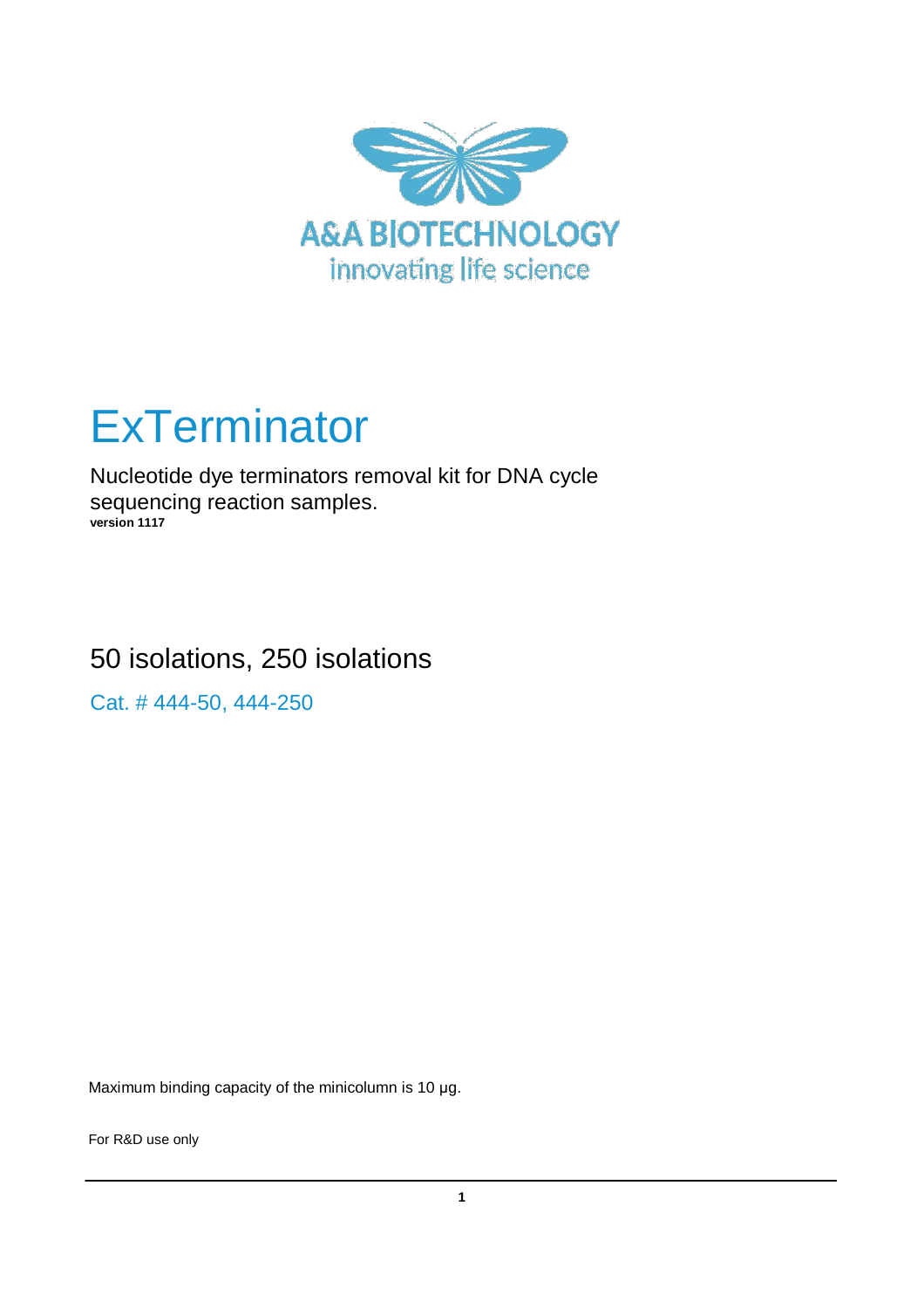## **Kit Contents**

| <b>Component</b>              | 50<br><b>isolations</b> | 250<br><b>isolations</b> | <b>Store at</b>                           |
|-------------------------------|-------------------------|--------------------------|-------------------------------------------|
| <b>Minicolumns</b>            | 50 pcs                  | $250$ pcs                | Room Temp.                                |
| 1.5 ml tubes                  | 50 pcs                  | $250$ pcs                | Room Temp.                                |
| WP bind/wash solution         | 30 ml                   | 140 ml                   | Room Temp.                                |
| Mix Blue                      | 300 µl                  | 1500 µl                  | Room Temp.                                |
| Sterile water                 |                         |                          |                                           |
| (nuclease free, DEPC treated) | 8 ml                    | $15 \text{ ml}$          | from -20 $^{\circ}$ C to +20 $^{\circ}$ C |

## **Equipment and materials necessary for nucleotide terminator removal that are not included in kit**

- 1. Cycle sequencing reaction mixture
- 2. Benchtop microcentrifuge

#### **NOTE:**

Before you start working, we recommend cleaning the work surface using LabZAP™ product (cat. # 040-500)

A&A Biotechnology provides one year guarantee on this kit

The company does not guarantee correct performance of this kit in the event of:

- # not adhering to the supplied protocol
- # not recommended use of equipment and materials
- # the use of other reagents than recommended or which are not a component of the kit
- # the use of expired or improperly stored reagents and columns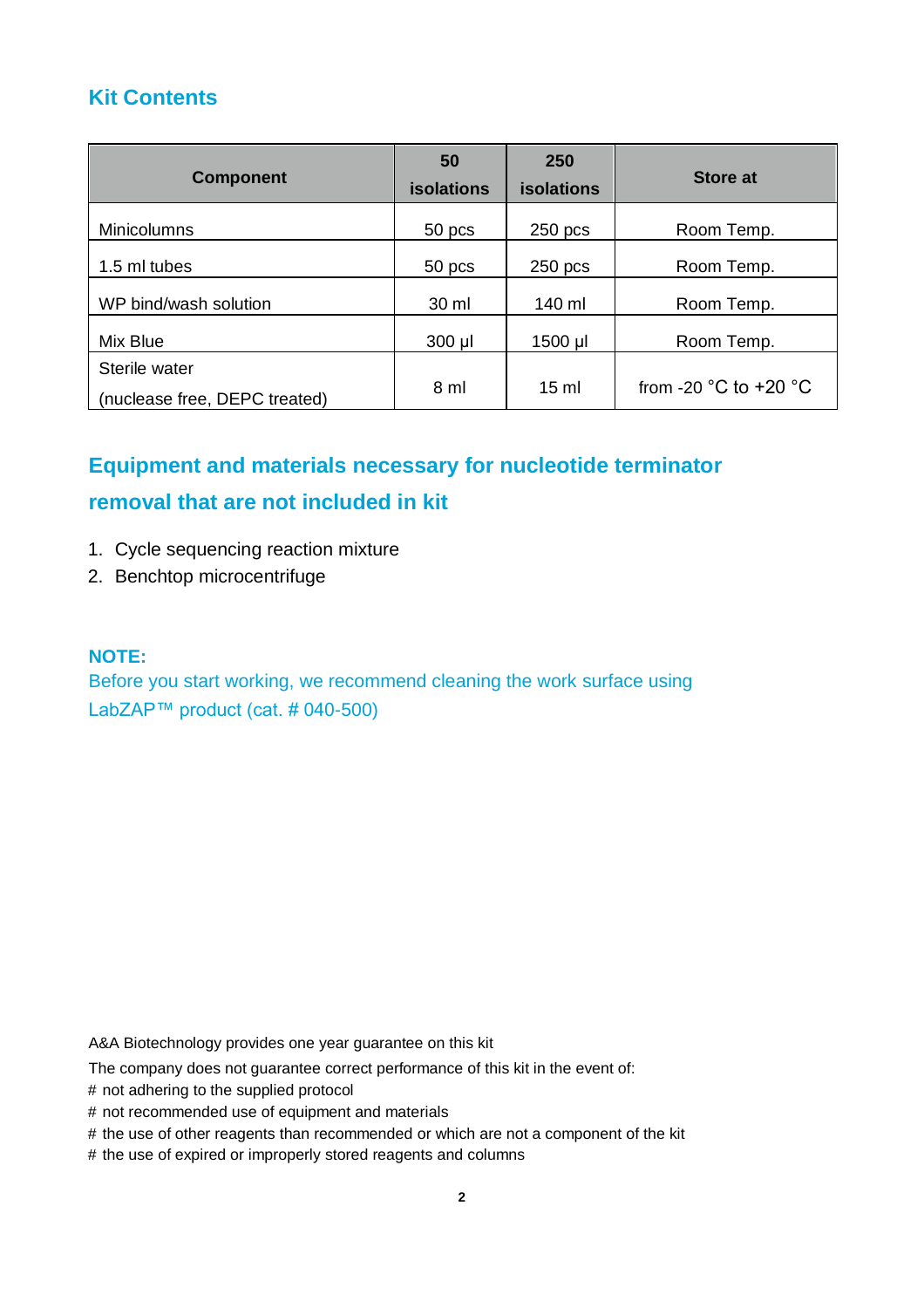### **Terminators removal protocol**

1. Add 5 µl of Mix Blue to cycle sequencing mixture (performed in 10-20 µl).

Note: If cycle sequencing reaction is less than 10 µl add an appropriate volume of sterile water to reach the final volume of 10 µl.

2. Add 100 µl of WP bind/wash solution Mix

by pipeting.

- 3. Apply samples onto the minicolumns.
- 4. Centrifuge for 30 s at 12 000-14 000 RPM.

Note: light blue colour of the minicolumn membrane is a result of efficient precipitation of sequencing products.

- 5. Apply 400 µl of WP bind/wash solution onto the minicolumns.
- 6. Centrifuge for 2 min at 12 000-14 000 RPM.
- 7. Transfer the minicolumns to new 1,5 ml tubes (included).